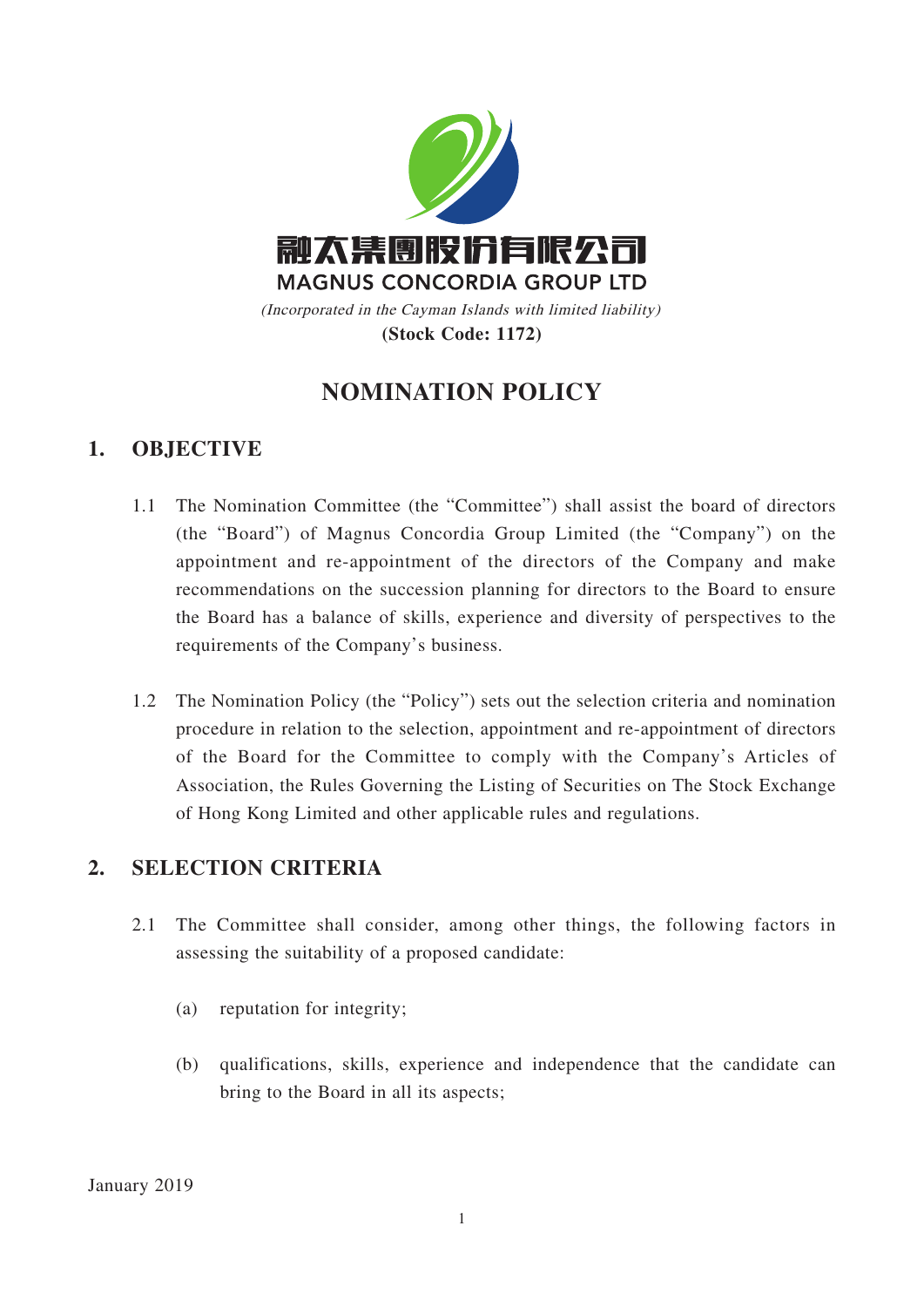- (c) commitment in respect of sufficient time, interest and attention to the Company's business; and
- (d) the Board Diversity Policy approved by the Board.
- 2.2 The Committee has discretion to nominate any person, as it considers appropriate.
- 2.3 Proposed candidates will be asked to submit the necessary personal information, together with their written consent to be appointed as a director and to the public disclosure of their personal data on any documents or relevant websites in relation to their nomination or otherwise pursuant to applicable legal and regulatory requirements.
- 2.4 The Committee may request candidates to provide additional information and documents, if considered necessary.

### **3. NOMINATION PROCEDURES**

- 3.1 The secretary of the Committee shall arrange meetings or written resolutions of the Committee for nominations of candidates for the Committee's consideration.
- 3.2 For filling a casual vacancy, the Committee shall make recommendations for the Board's consideration and approval. For proposing candidates to stand for election at a general meeting, the Committee shall make nominations to the Board for its consideration and recommendation.
- 3.3 For re-election and appointment of directors subject to shareholders' approval at general meeting, circular disclosing the name, brief biographies (including qualifications and relevant experience), independence, proposed remuneration and any other information, as required pursuant to the applicable laws, rules and regulations, of the proposed candidates will be sent to the shareholders.
- 3.4 For proposing a person for election as a director by the shareholders, the relevant procedures are set forth in the Articles of Association of the Company.
- 3.5 The Board shall have the final decision on all matters relating to its recommendation of candidates to stand for election at any general meeting.

January 2019